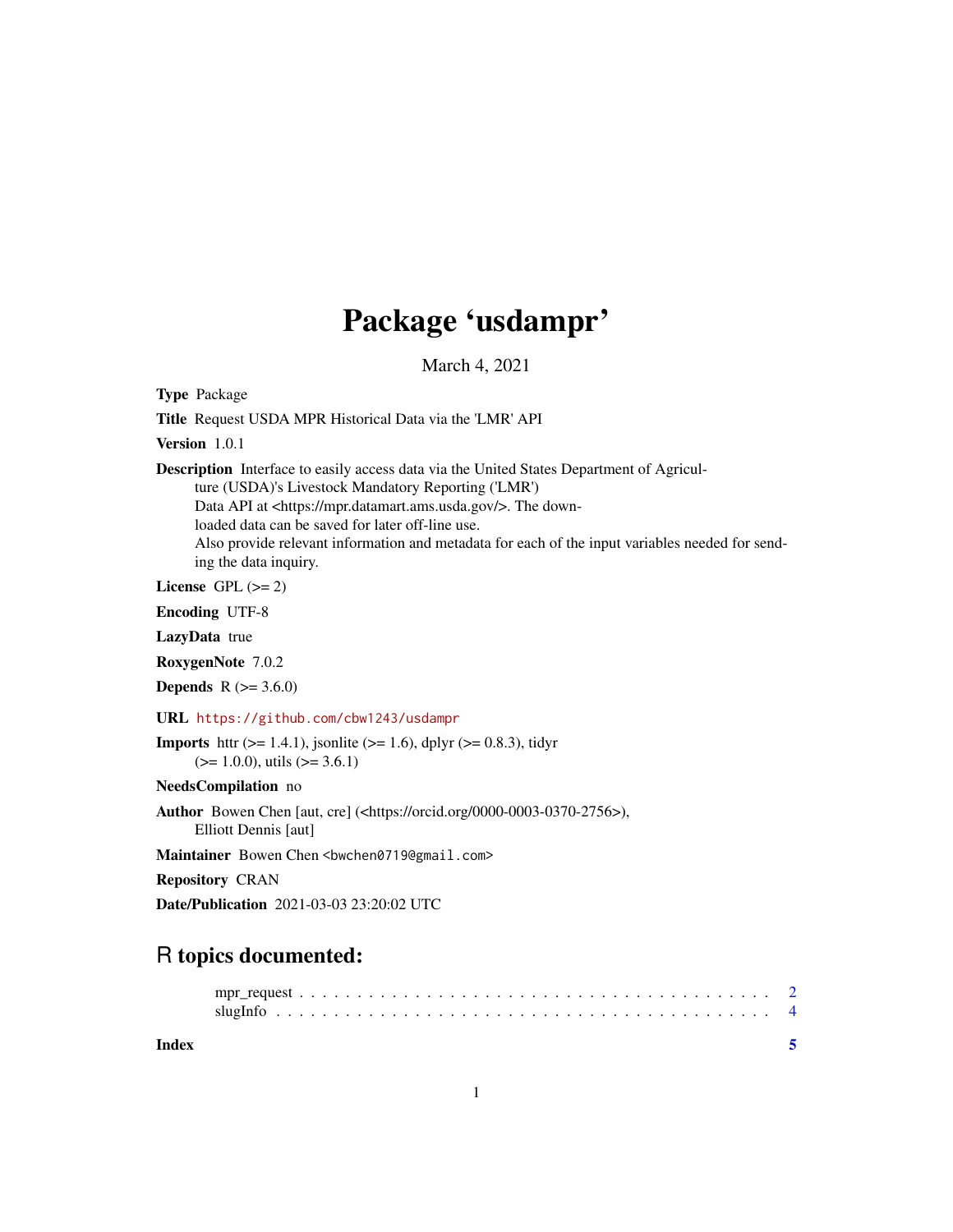<span id="page-1-0"></span>

#### Description

This is the primary function in the usdampr package to request data from the United States Department of Agriculture - Agricultural Marketing Service (USDA-AMS) mandatory price reporting, commonly known as MPR. This function allow users to access data documented in the Livestock Mandatory Price Reporting (LMPR), Dairy Products Mandatory Reporting Program (DPMRP), and Federal Milk Marketing Orders (FMMOS) market reports. LMPR contains data for cattle, hogs, sheep, beef, pork, and lamb.

#### Usage

```
mpr_request(
  slugIDs = NULL,slugIDs_legacy = NULL,
  report_time = NULL,
  message = TRUE
)
```
#### Arguments

| slugIDs        | Valid slug IDs. Should be a 4-digit number, either a numerical value or a char-<br>acter. Users can provide can either one slug ID or multiple slug IDs. See details.           |
|----------------|---------------------------------------------------------------------------------------------------------------------------------------------------------------------------------|
| slugIDs_legacy | Valid legacy slug IDs. Examples: LM_XB401, LM_XB403.                                                                                                                            |
| report_time    | A valid date (e.g., '01/31/2020') or period of time (e.g., '01/31/2020:03/25/2020').<br>For FMMOS, it should be a year (e.g., 2019). The default is the current system<br>date. |
| message        | A binary indicator for whether to display warning messages or not. Default is<br>TRUE.                                                                                          |

#### Details

This function is built on the web service provided by USDA-AMS. Alternatives to this package include text files to be directly downloaded via <https://mpr.datamart.ams.usda.gov> (known as DATAMART), or direct coding of the API. Starting in April 2020, text files were made permanently unavailable.

The mpr\_request function provides flexible ways to request data. Specifically, users can download data from a single report or multiple reports for a pre-specified report time. Users can also specify slug IDs or the legacy slug IDs to request data.

The data request takes two necessary inputs. The first input is slug ID or legacy slug ID. Slug ID should be a 4-digit number (numbers in characters are fine). Examples for slug ID include 2461 (Report name: National Weekly Boxed Beef Cutout & Boxed Beef Cuts), 2472 (Report name: Weekly Direct Slaughter Cattle). If you happen to not know the slug ID, you can use the legacy slug IDs, such as LM\_XB459 (Report name: National Weekly Boxed Beef Cutout & Boxed Beef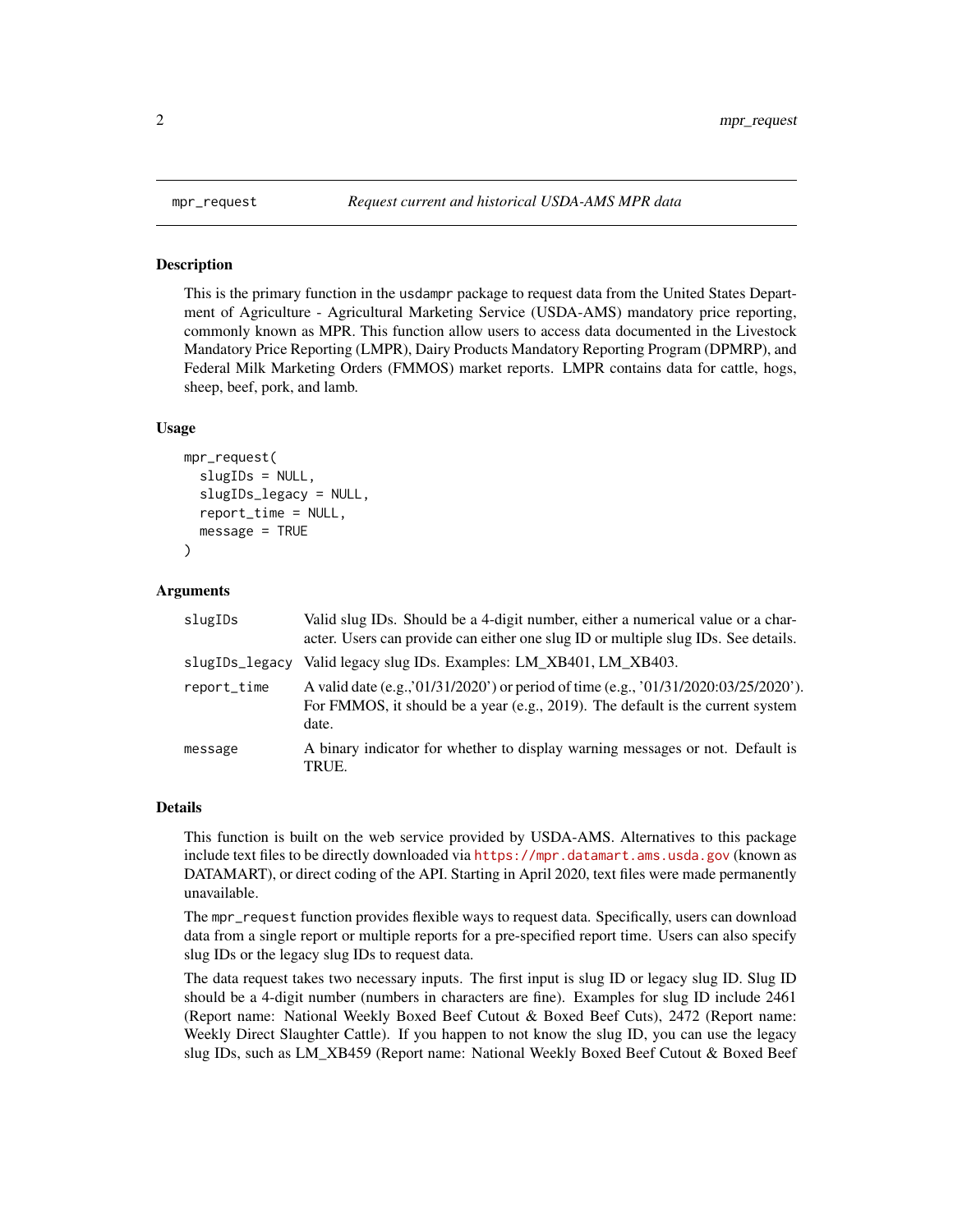Cuts). When legacy slug IDs are provided, the mpr\_request function would perform an internal search for their corresponding slug IDs and then make data requests. The returned data are labelled by slug IDs for consistency. Users should provide either slug IDs or legacy slug IDs, not both. The provides slug IDs or legacy slug IDs must be valid. Use data(slugInfo) to get a list of valid slug IDs and the report information.

The second input is report time. For LMPR and DPMRP, the report time should be a specific date with year, month and day, formatted as: For FMMOS, the report time should be a year instead, such as 2020. Users can request data for a range of time period, such as "06/01/2020:06/05/2020" for data from June 1st 2020 to June 5th 2020.

#### Value

The function returns a list with the requested data. The requested are either daily, weekly, monthly, or yearly, depending on the report data being requested. Report sections associated with the slug ID are located in sub-lists. Empty data could be returned if there are no data associated with the request.

#### Examples

```
# Load all available slug IDs, report date, report sections, and report frequency
# If you already know the slug IDs, you can ignore skip thie code
data(slugInfo)
# Example 1: One slug ID, single date
test1a <- mpr_request(slugIDs = 2461, report_time = '01/31/2020')
# Now use legacy slug ID
test1a_legacy <- mpr_request(slugIDs_legacy = 'LM_XB459', report_time = '01/31/2020')
# Example 1: One slug ID, multiple dates
test1b <- mpr_request(slugIDs = 2461, report_time = '01/31/2020:03/25/2020')
# Multiple slug IDs, single date
test1c <- mpr_request(slugIDs = c(2461, 2463), report_time = '01/31/2020')
# Now use legacy slug ID
test1c_legacy <- mpr_request(slugIDs_legacy = c('LM_XB459', 'LM_XB461'), report_time = '01/31/2020')
# Multiple slug IDs, multiple dates
test1d <- mpr_request(slugIDs = c(2461, 2463), report_time = '01/25/2020:03/25/2020')
# Get Livestock Mandatory Price Reporting (LMPR) data.
test2a <- mpr_request(slugIDs = 2463, report_time = '01/25/2020:03/25/2020')
# Get Dairy Products Mandatory Reporting Program (DPMRP) data.
test2b <- mpr_request(slugIDs = 2991, report_time = '01/25/2020:03/25/2020')
# Get Federal Milk Marketing Orders (FMMOS) data. NAs are returned if the data do not exist.
test2c <- mpr_request(slugIDs = 3346, report_time = '2018:2019')
```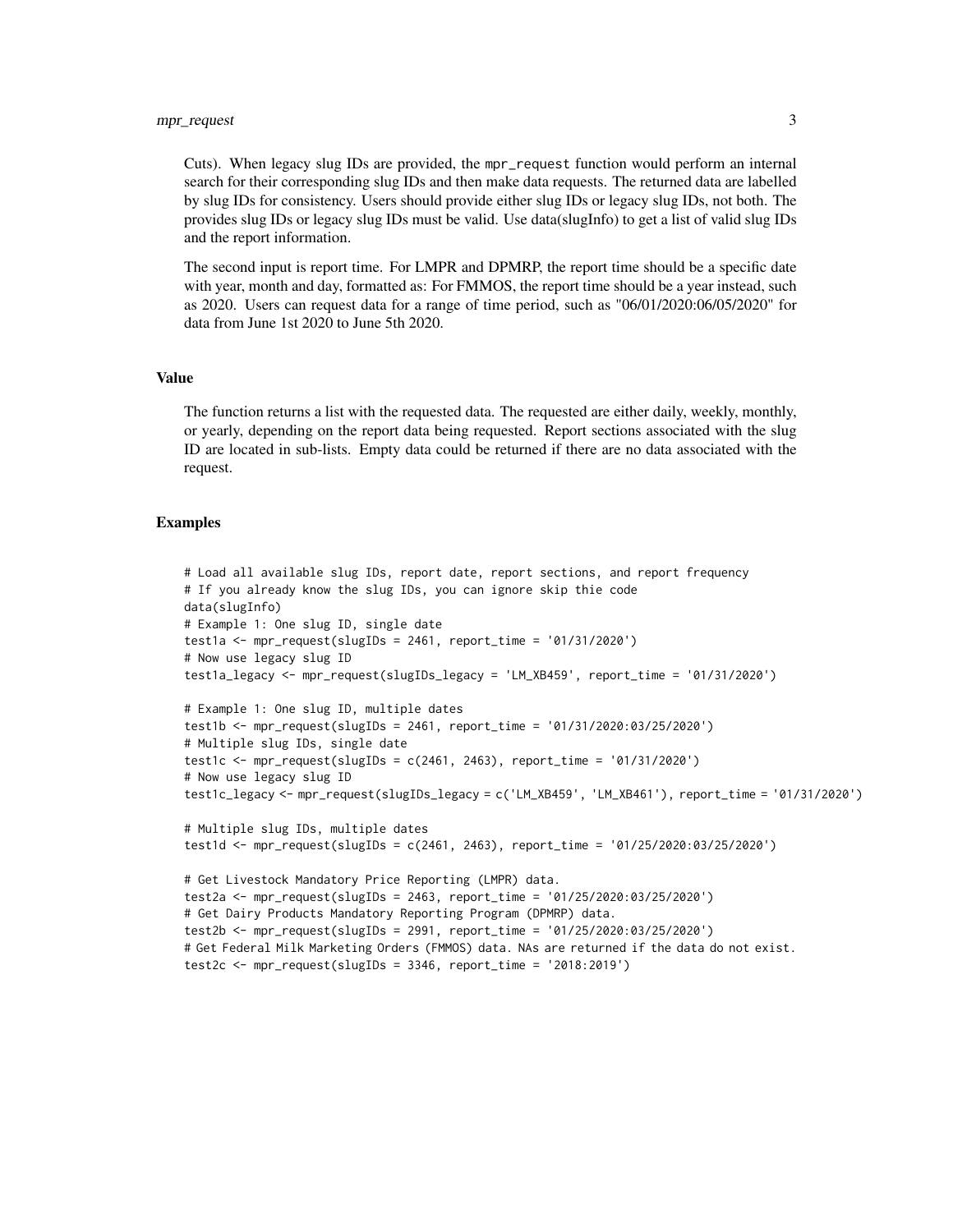<span id="page-3-0"></span>

#### Description

The listed reports describes slug ID, legacy slug ID, report title, report frequency, market type, office, and section names.

#### Usage

data(slugInfo)

#### Format

An object of class data. frame with 119 rows and 9 columns.

#### Examples

data(slugInfo)